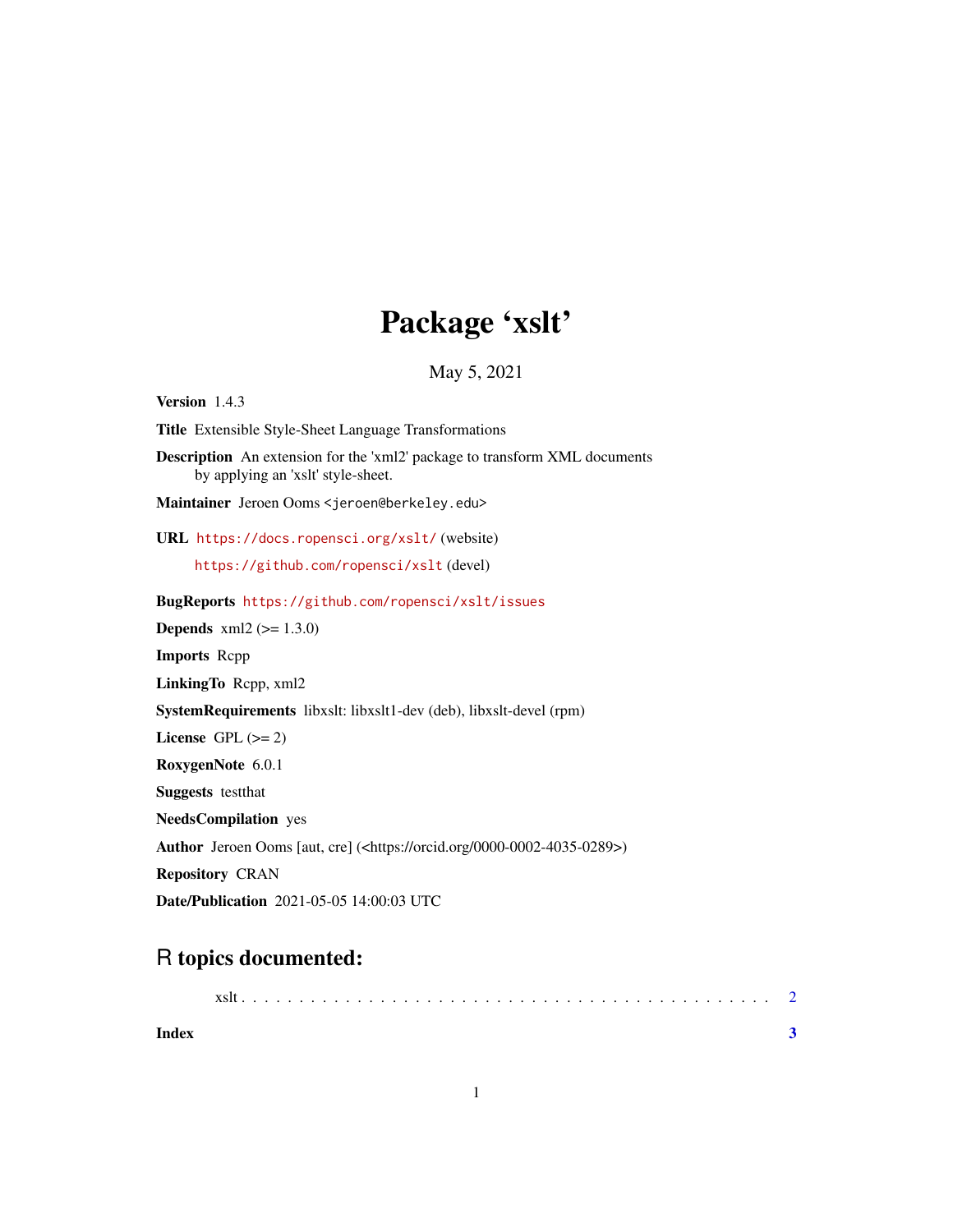#### <span id="page-1-0"></span>Description

Transform an XML document by applying an XSL stylesheet. Usually returns the transformed [xml\\_document,](#page-0-0) unless the stylesheet has <xsl:output method="text"> in which case we return a text string.

#### Usage

xml\_xslt(doc, stylesheet, params)

xslt\_version()

#### Arguments

| doc        | xml document as returned by xml2::read xml           |
|------------|------------------------------------------------------|
| stylesheet | another xml document containing the XSL stylesheet   |
| params     | named list or vector with additional XSLT parameters |

#### Details

This implementation supports XSLT 1.0 features plus most of the EXSLT set of processor-portable extensions functions. Unfortunately XSLT 2.0 or 3.0 features are only available in proprietary libraries and currently unsupported. However XSLT 2.0 is not widely adopted anyway because it is unavailable in most browsers.

### Examples

```
doc <- read_xml(system.file("examples/cd_catalog.xml", package = "xslt"))
style <- read_xml(system.file("examples/cd_catalog.xsl", package = "xslt"))
html <- xml_xslt(doc, style)
cat(as.character(html))
```